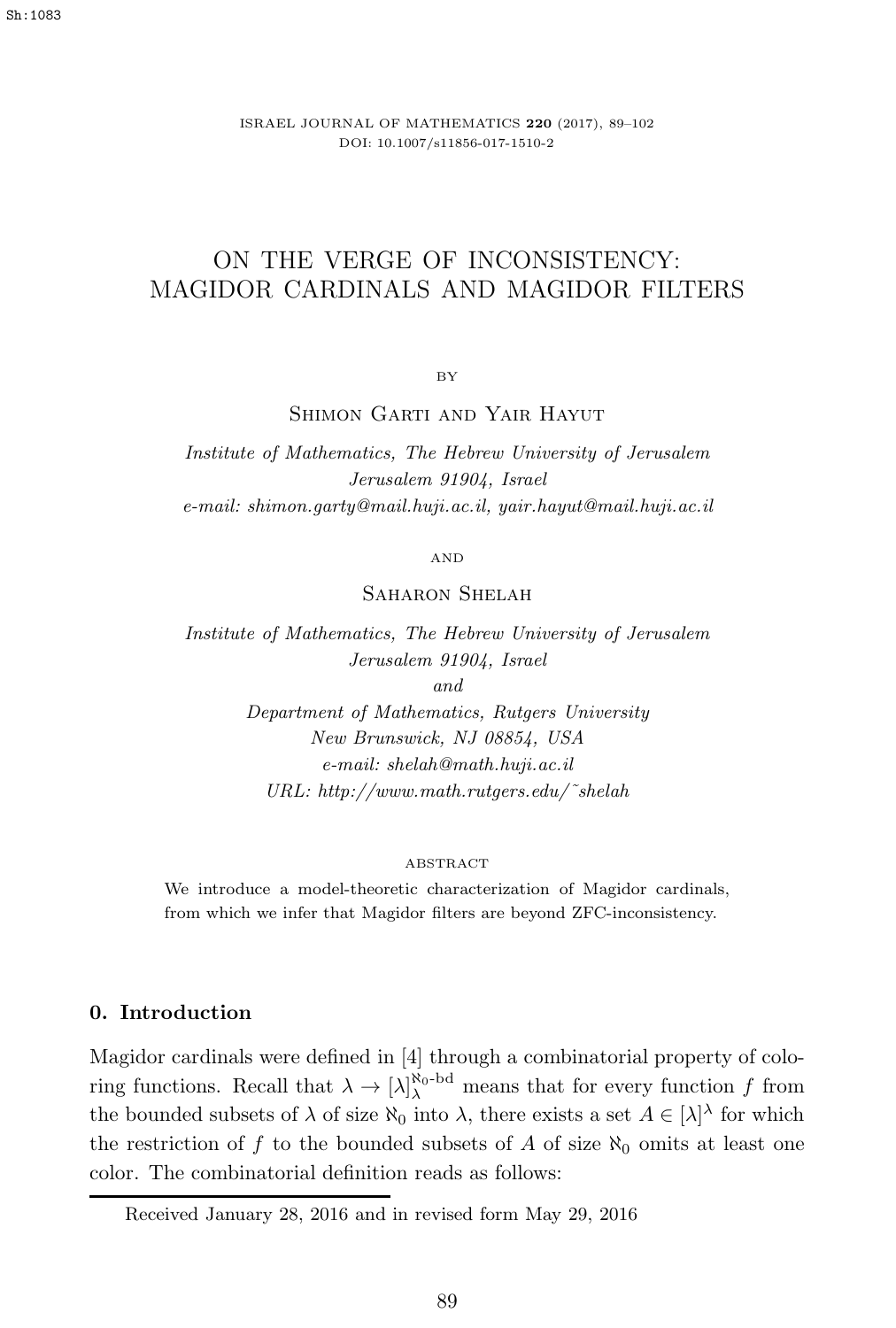*Definition 0.1* (Magidor cardinals): A cardinal  $\lambda$  is a **Magidor cardinal** iff  $\lambda \to [\lambda]_{\lambda}^{\aleph_0 - \mathrm{bd}}.$ 

The term  $\aleph_0$ -bd in the above definition means every countable set, regardless of its order type (though a similar concept of Magidority can be defined with an additional limitation on the order type). The restriction to  $\aleph_0$ -bounded subsets in the domain of the coloring is obligatory if one wishes to accept the axiom of choice. If  $\lambda \to [\lambda]_{\lambda}^{\omega}$  then  $\lambda$  is called  $\omega$ -Jónsson, and there are no such cardinals in ZFC as proved in [3]. Consequently, if  $\lambda$  is a Magidor cardinal then  $\lambda > cf(\lambda) = \aleph_0$ .

A primary question is: what is the consistency strength of Magidor cardinals? On the one hand, every Magidor cardinal is a Jónsson cardinal. On the other hand, if  $\lambda$  is I1 (or even I2) then  $\lambda$  is a Magidor cardinal. There is some evidence that the consistency strength of Magidor cardinals is far from the parallel strength of Jónsson cardinals; see  $[4]$ . In the current paper we give another evidence, through the notion of Magidor filters. Recall that a filter F over  $\lambda$  is uniform iff every element of F is of size  $\lambda$ .

*Definition 0.2* (Magidor filters): Let F be a filter over  $\lambda$ .

We say that F is a **Magidor filter** iff:

- $(\aleph)$  F is a uniform filter.
- $(\Box)$  F contains all the end-segments of  $\lambda$ .
- (J) For every coloring  $c : [\lambda]^{\aleph_0 \text{bd}} \to \lambda$  there exists an element  $x \in F$  for which  $c''[x]^{\aleph_0-\mathrm{bd}} \neq \lambda$ .

The uniformity requirement is crucial here, as otherwise the concept of Magidor filter would be meaningless. The requirement that each end-segment belongs to  $F$  can be satisfied by extending  $F$ , as every uniform extension of a Magidor filter preserves the Magidority.

The main theorem of this paper is that there are no Magidor filters, assuming the axiom of choice. Recall that every measurable cardinal carries a Jónsson filter. Moreover, every singular cardinal limit of measurable cardinals carries a Jónsson filter by the proof of Prikry, [8]. So the main result here for Magidority stands in sharp contrast with Jónssonicity, and demonstrates in another way the discrepancy between the notions of Magidority and Jónssonicity.

Our notation is standard, and elaborated in [4]. For a general background we suggest [5]. We sketch several conventions to be used in the present paper. By

Sh:1083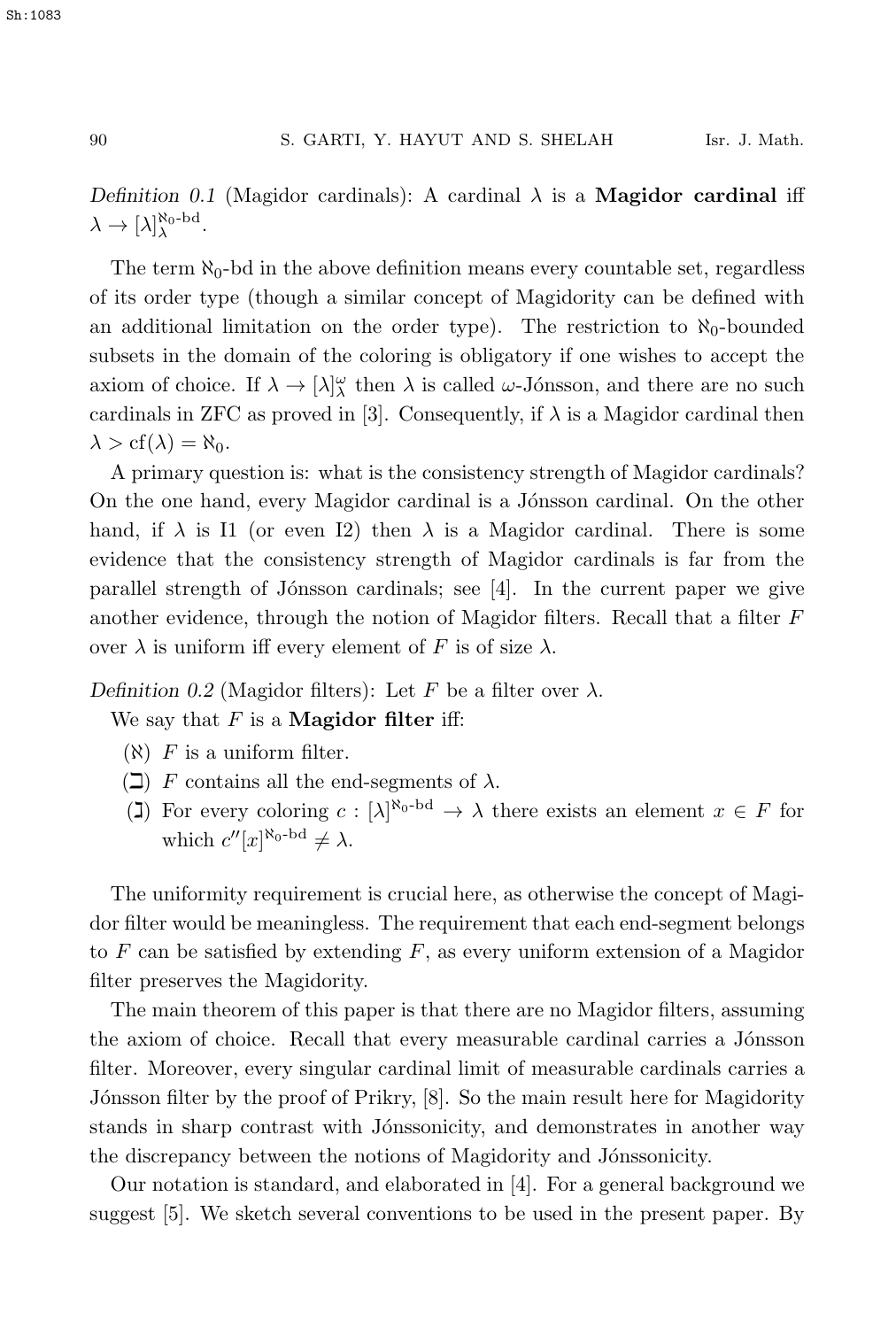the existence of an elementary embedding we mean that there is some transitive model M of ZFC and a non-trivial elementary embedding  $\jmath$  from M into some other transitive model of ZFC. The model M need not be a proper class, and occasionally it will not be a model of all ZFC axioms, in which cases we assume that M satisfies enough ZFC in order to carry out the relevant proof. Assuming the axiom of choice, the non-triviality yields an ordinal  $\beta$  so that  $\jmath(\beta) > \beta$ . The first such ordinal is called the critical point of j and denoted  $\text{crit}(j)$ . An ordinal  $\eta$  is a fixed point of j iff  $\eta(\eta) = \eta$ . A fixed point  $\eta$  is non-trivial if  $\eta > \text{crit}(\eta)$ .

If  $g: \nu \to \mu$  and  $x \subseteq \mu$  then  $g^{-1}[x] = {\alpha \in \nu : g(\alpha) \in x}$ . The arrows notation with  $\aleph_0$ -bd as a superscript is coherent with the common arrows notation. If F is a filter over  $\lambda$ , then  $\lambda \to [F]_{\theta}^{\aleph_0 - \text{bd}}$  means that the set from which we omit colors is an element of F. If  $\lambda \to [F]_{\lambda}^{\aleph_0 - \text{bd}}$ , then there is an ordinal  $\alpha < \lambda$  such that  $\lambda \to [F]_{\alpha,<\alpha}^{\aleph_0-\text{bd}}$ . This notation means that the number of attained colors is less than  $\alpha$ . We denote the first such ordinal by  $\alpha_M(F)$ .

A word about the axiom of choice is in order. The proof of the non-existence of Magidor filters is carried out in ZFC. If we drop AC (even upon replacing it by some weak versions of choice) then Magidor filters may exist. Moreover, they form a natural niche of large cardinals in ZF. In some sense, Magidor filters continue the table of large cardinals beyond  $\omega$ -Jónssonicity, since the existence of such a filter implies the existence of an unbounded set of  $\omega$ -Jónsson cardinals. The fact that the concept of Magidor filters comes from the ZFC acceptable notion of Magidor cardinals in a fairly natural way, enables us to go further afield and gives another aspect to the interplay between large cardinals and the axiom of choice.

ACKNOWLEDGMENT. We thank the referee for the neat and rapid work on this paper. The third author is partially supported by European Research Council grant 338821. This is publication 1083 in Shelah's list.

## **1. A model-theoretic characterization of Magidor cardinals**

Most large cardinals, including Jónsson cardinals, have several natural definitions. This fact proves fruitful in many respects. For the main result we need a model theoretic characterization of Magidor cardinals. For a similar characterization of Jónsson cardinals see Tryba, [10]. Ahead of proving our characterization we need to show that each Magidor cardinal  $\lambda$  is  $\omega$ -closed, i.e.,  $\alpha < \lambda \Rightarrow \alpha^{\omega} < \lambda$ . This is the content of the following: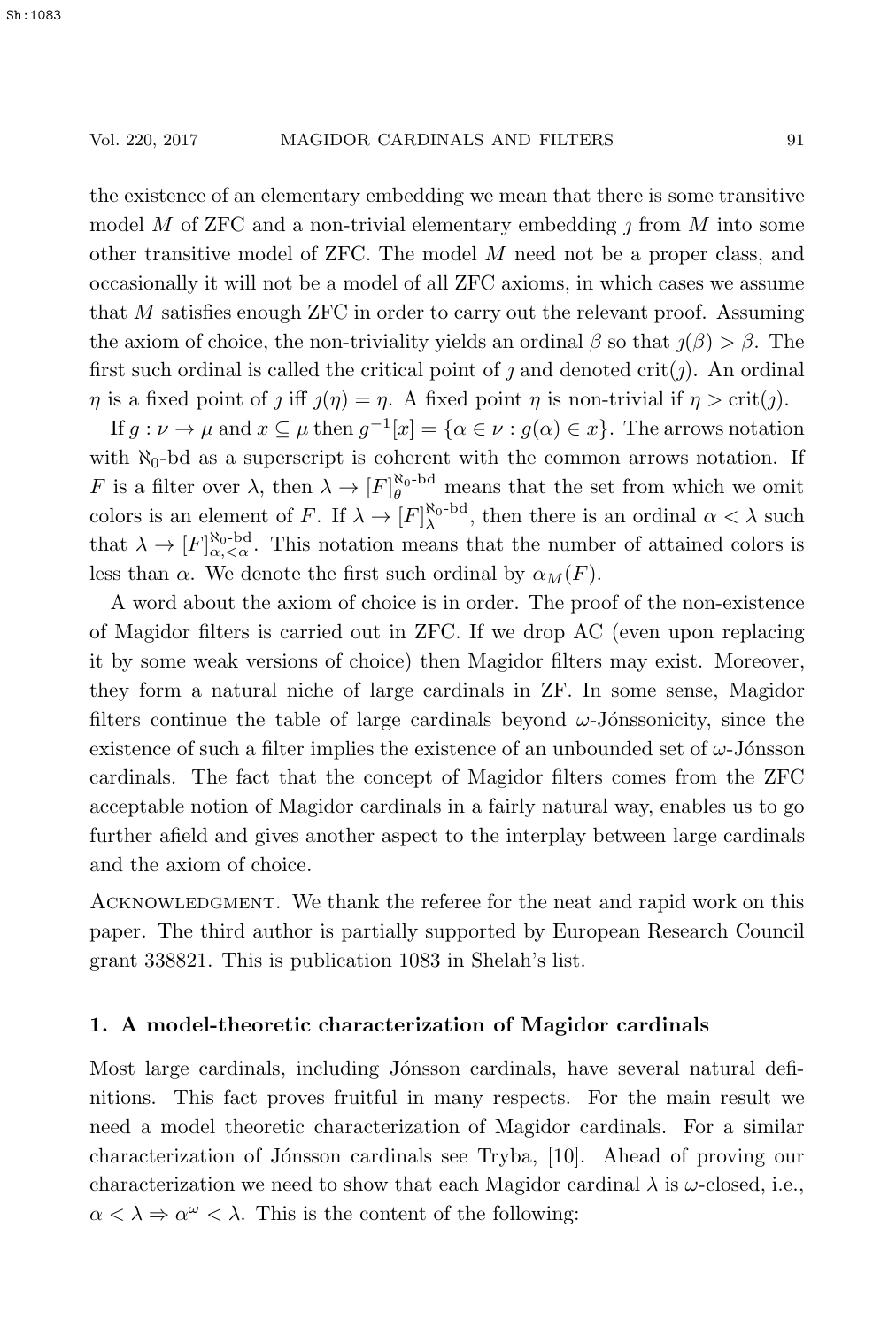Claim 1.1: *Every Magidor cardinal is* ω*-closed.*

*Proof.* Let  $\lambda$  be a Magidor cardinal, and assume toward a contradiction that  $\mu < \lambda$  while  $\mu^{\omega} \geq \lambda$ . Since cf( $\lambda$ ) =  $\omega \neq cf(\mu^{\omega})$  we know that  $\mu^{\omega} > \lambda$ , though this fact has no significant role in the proof. From the limitude of  $\lambda$  we have  $\mu^{+3} < \lambda$ .

We choose a sequence of sets  $\langle C_i : i \langle \lambda \rangle$  with the following three properties:

- ( $\alpha$ ) Each  $C_i$  is a bounded subset of  $\lambda$ , closed in its supremum.
- (β) The order type of  $C_i$  is  $\mu$ , for every  $i < \lambda$ .
- (γ) For every  $\delta < \lambda$  so that cf( $\delta$ ) =  $\mu^{+3}$  and for every club  $E \subseteq \delta$  we can find an ordinal  $i < \lambda$  for which  $C_i \subseteq E$ .

The existence of such a sequence follows from the club guessing theorems of pcf; see [9] or [1]. Let D be  $\{u \subseteq \lambda : \text{otp}(u) = \omega, \text{sup}(u) < \lambda\}$ , so D is just the collection of bounded subsets of  $\lambda$  of order type  $\omega$ . Let  $S^{\lambda}_{\omega}$  be the set  $\{\alpha < \lambda : cf(\alpha) = \omega\}$ . We choose a function

$$
d: D \to \lambda
$$

such that

$$
Rang(d \restriction \{u \in D : u \subseteq C_i \cap S_{\omega}^{\lambda}\}) = \lambda
$$

for every  $i < \lambda$ . The existence of d follows from the fact that we have but  $\lambda$ -many  $C_i$ 's and

$$
|\{u \subseteq C_i \cap S_{\omega}^{\lambda} : \text{otp}(u) = \omega\}| > \lambda
$$

for every  $i < \lambda$ , hence we can choose the values of d by induction on  $i < \lambda$ .

We shall define a coloring c which exemplifies the non-Magidority of  $\lambda$ . Without loss of generality,  $dom(c) = \{u \subseteq \lambda : sup(u) < \lambda, otp(u) = \omega \cdot \omega\}$ , since we can define  $c(u) = 0$  whenever  $u \in [\lambda]^{\aleph_0 - \mathrm{bd}}$  and  $\mathrm{otp}(u) \neq \omega \cdot \omega$ . If  $u \in \mathrm{dom}(c)$ , let  $\langle \alpha_{u,i} : i < \omega \cdot \omega \rangle$  be an increasing enumeration of the members of u, and set

$$
c(u) = d\left(\left\{\alpha : \exists n, \alpha = \bigcup_{\ell \in \omega} \alpha_{u, \omega \cdot n + \ell}\right\}\right).
$$

Assume now that  $A \subseteq \lambda$ , the order type of A is  $\mu^{+3}$  and A is bounded in  $\lambda$ . Let  $B(A) = \{c(u) : u \subseteq A, u \in \text{dom}(c)\}.$  We shall prove that  $B(A) = \lambda$  for every A as above, thus arriving at a contradiction. Indeed, given  $S \in [\lambda]^\lambda$  let A be the first  $\mu^{+3}$  members of S. Since  $B(A) = \lambda$  we conclude that c omits no colors on  $[S]^{\aleph_0-\mathrm{bd}}$ , contradicting the Magidority of  $\lambda$ .

Sh:1083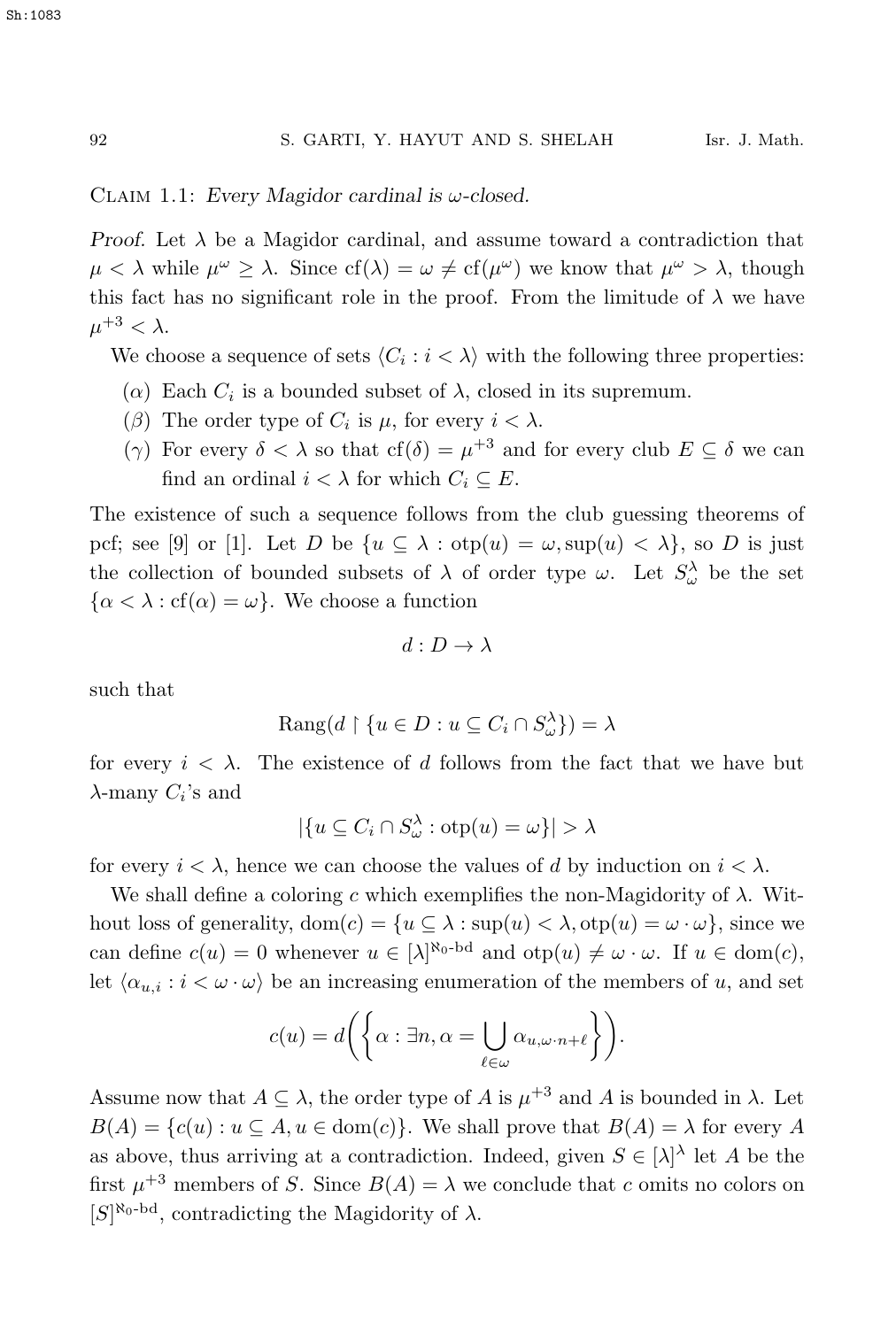Given any set  $A$ , we denote the closure of  $A$  under the order topology by  $c\ell(A)$ . Fix A and let  $\langle \alpha_i : i \leq \mu^{+3} \rangle$  enumerate the members of  $c\ell(A)$ , stipulating  $\delta = \alpha_{\mu+3}$ . Choose any  $\gamma < \lambda$ . We shall prove that  $\gamma \in B(A)$ . Notice that  $cf(\delta) = \mu^{+3}$ , and  $\alpha_{i+1} \in A$  for every  $i < \mu^{+3}$ . Set  $E = {\alpha_{\omega i} : i < \mu^{+3}}$ , so E is a club subset of  $\delta$ . By the choice of the club guessing sequence, there exists an ordinal  $i_* < \lambda$  for which  $C_{i_*} \subseteq E$ .

By the definition of d we can choose an increasing  $\omega$ -sequence  $\langle \beta_n : n \in \omega \rangle$ of ordinals from  $C_{i_*} \cap S_\omega^{\lambda}$  so that  $d(\{\beta_n : n \in \omega\}) = \gamma$ . Recall that  $C_{i_*} \subseteq E$ , so each  $\beta_n$  has the form  $\alpha_{\omega \cdot i(n)}$  for some  $i(n) < \mu^{+3}$ , and  $i(n) < i(n+1)$  for every  $n \in \omega$ . Likewise,  $cf(\beta_n) = \omega$  for every  $n \in \omega$ .

We wish to define a set of order type  $\omega \cdot \omega$  out of the  $\beta_n$ 's, with the goal being to define a set u for which  $c(u) = \gamma$ . For every  $n \in \omega$  we choose an increasing sequence of ordinals  $\langle j_{n,\ell} : \ell \in \omega \rangle$  such that:

- $(\alpha) \bigcup_{\ell \in \omega} j_{n,\ell} = \alpha_{\omega \cdot i(n)}$  for every  $n \in \omega$ .
- ( $\beta$ )  $j_{n,\ell}$  is a successor ordinal for every  $n, \ell \in \omega$ .
- $(\gamma)$  max $\{\alpha_{\omega \cdot i(m)} : m < n\} < j_{n,0}$  for every  $n \in \omega$ .

Let

$$
u = \{\alpha_{j_{n,\ell}} : n, \ell \in \omega\}.
$$

By ( $\beta$ ) we have  $u \subseteq A$ , so  $u \subseteq \delta$  as  $A \subseteq \delta$ . By the construction,  $otp(u) = \omega \cdot \omega$ . Observe that  $\alpha_{\omega \cdot i(n)} = \sup \{ \beta \in u : \text{otp}(u \cap \beta) < \omega \cdot n \}$  for every  $n \in \omega$  (again, by the construction), and hence  $c(u) = d(\{\alpha_{\omega \cdot i(n)} : n \in \omega\}) = d(\{\beta_n : n \in \omega\}) = \gamma$ , so the proof is accomplished.  $\blacksquare_{1,1}$ 

THEOREM 1.2 (Magidority and elementary embeddings):  $Assume \lambda > cf(\lambda) = \omega$ . *The following are equivalent:*

- (a) λ *is a Magidor cardinal.*
- (b) *For every*  $\gamma > \lambda$  *there is a triple*  $(M, M, j)$  *such that*  $M \subseteq V$  *is a transitive set for which*  $\lambda + 1 \subseteq M$ ,  $j : M \to V_{\gamma}$  *an elementary embedding* such that  $\text{crit}(j) < \lambda = j(\lambda)$ ,  $\overline{M} = (M_n : n \in \omega)$ ,  $M = \bigcup_{n \in \omega} M_n$  and  $M_n \prec M$  for every  $n \in \omega$ , for every  $\delta < \lambda$  there exists  $n_{\delta} \in \omega$  such that  $n \in [n_{\delta}, \omega) \Rightarrow [M_n \cap \delta]^{\aleph_0} \subseteq M$ , and finally  $\lambda \nsubseteq j''M$ .
- (c) There exists some ordinal  $\gamma > \lambda$  for which there is a triple  $(M, \overline{M}, j)$ *such that*  $M \subseteq V$  *is a transitive set for which*  $\lambda + 1 \subseteq M$ ,  $j : M \to V_{\gamma}$  *an elementary embedding such that*  $crit(j) < \lambda = j(\lambda)$ ,  $M = (M_n : n \in \omega)$ ,  $M = \bigcup_{n \in \omega} M_n$  and  $M_n \prec M$  for every  $n \in \omega$ , for every  $\delta < \lambda$  there exists  $n_{\delta} \in \omega$  such that  $n \in [n_{\delta}, \omega) \Rightarrow [M_n \cap \delta]^{\aleph_0} \subseteq M$ , and finally  $\lambda \nsubseteq j''M$ .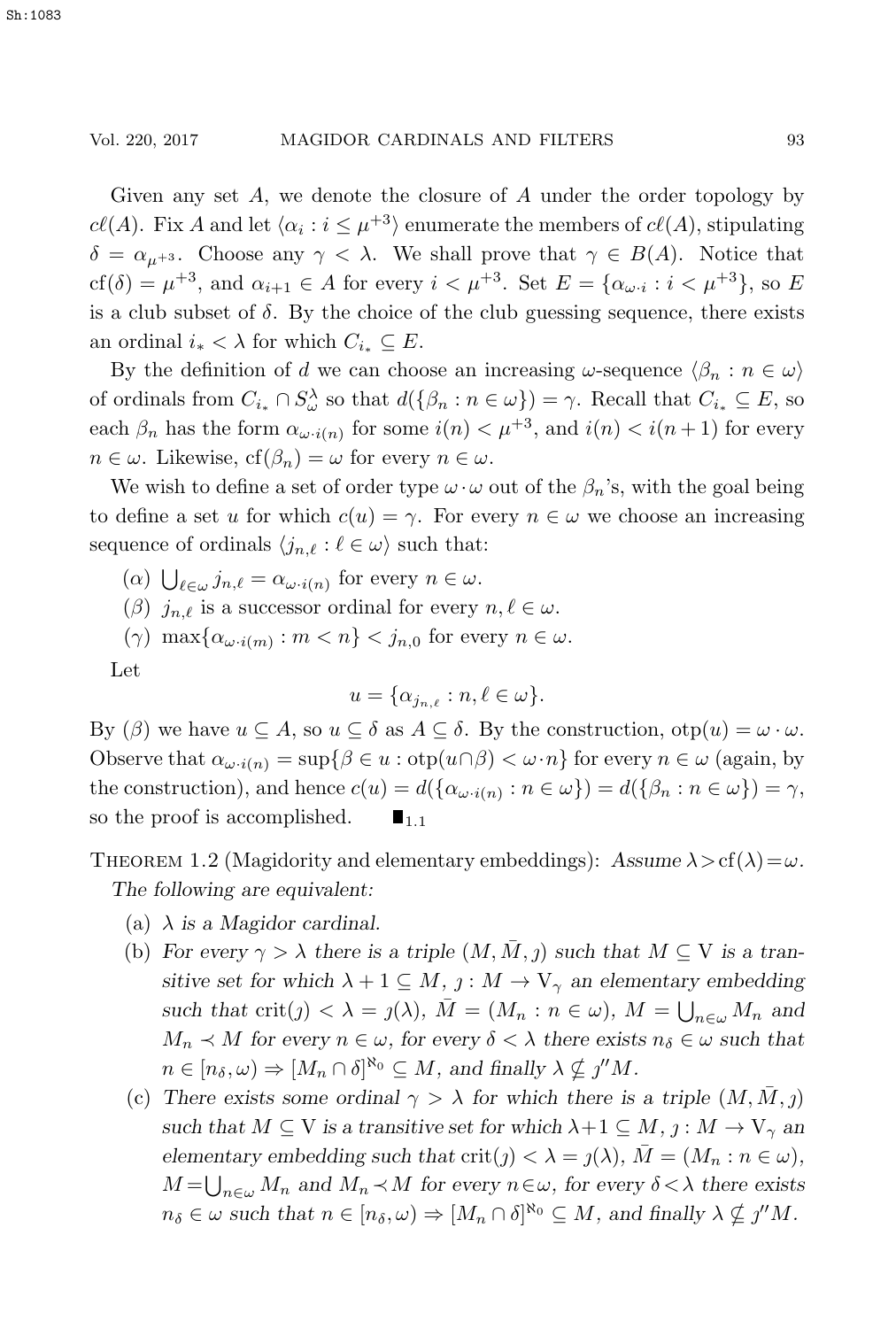*Proof.* For the direction (a)  $\Rightarrow$  (b) fix any ordinal  $\gamma > \lambda$ . Let  $\mathfrak{B}$  be an expansion of  $(V_\gamma, \in)$  by Skolem functions. For every set  $S \subseteq \lambda$  let  $c\ell_{\mathfrak{B}}(S)$  be a minimal elementary submodel M of  $\mathfrak{B}$  for which  $S \subseteq M$  and  $[M \cap \lambda]^{\aleph_0} \subseteq M$ . Such a model M can be created by induction on  $\omega_1$ , using the Löwenheim–Skolem theorem and adding the  $\omega$ -subsets at each step. Notice that  $|c\ell_{\mathfrak{B}}(S)| \leq |S|^{\aleph_0} \cdot 2^{\aleph_0}$ . In particular, if  $u \in [\lambda]^{\aleph_0}$  then  $|c\ell_{\mathfrak{B}}(u)| = 2^{\aleph_0}$ .

For every  $u \in [\lambda]^{\aleph_0}$  fix an enumeration  $\langle a_{u,\zeta} : \zeta \langle 2^{\aleph_0} \rangle$  of the members of  $c\ell_{\mathfrak{B}}(u)$ . Let  $\mathcal{A} \subseteq [\lambda]^{\aleph_0 - \mathrm{bd}}$  be a maximal almost disjoint family such that  $a \in \mathcal{A} \Rightarrow \text{otp}(a) = \omega$ . Denote  $\bigcup \{c\ell_{\mathfrak{B}}(u) : u \in [\lambda]^{\aleph_0 - \text{bd}}\}$  by T.

We define two functions,  $c_0$  and  $c_1$ . The function  $c_0 : [\lambda]^{R_0 - bd} \to 2^{R_0} \times \omega_1$ would give a pair of ordinals for the coloring  $c_1$ , and  $c_1$  would be the coloring for which we employ assumption (a). Our demand from  $c_0$  is that for every  $a \in \mathcal{A}$  the following statement will be satisfied:

$$
\forall b \in [a]^{\aleph_0}, \quad \text{Rang}(c_0 \upharpoonright [b]^{\aleph_0}) = 2^{\aleph_0} \times \omega_1.
$$

Now we define  $c_1 : [\lambda]^{\aleph_0 - \mathrm{bd}} \to T$  as follows. If  $u \in [\lambda]^{\aleph_0 - \mathrm{bd}}$ ,  $\mathrm{otp}(u) = \delta + \omega$ for some limit ordinal  $\delta$ ,  $\{\alpha_{u,i} : i < \delta + \omega\}$  an increasing enumeration of the members of  $u, v_u = {\alpha_{u,\delta+n} : n \in \omega}$  is the upper part of  $u, c_0(v_u) = (\zeta, \varepsilon)$ and  $a_{\{\alpha_{u,i}:i\leq \delta\cap \varepsilon\},\zeta}$  is an ordinal, then we let  $c_1(u) = a_{\{\alpha_{u,i}:i\leq \delta\cap \varepsilon\},\zeta}$ . In all other cases,  $c_1(u) = 0$ . Since  $|T| = \lambda$ , we can use the Magidority assumption (a) and choose a set  $A \in [\lambda]^\lambda$  and an ordinal  $\tau \in T$  such that  $\forall u \in [A]^{\aleph_0 - \text{bd}}, c_1(u) \neq \tau$ .

Let  $\langle \mu_n : n \in \omega \rangle$  be an increasing sequence of cardinals such that  $\lambda = \bigcup_{n \in \omega} \mu_n$ . For every  $n \in \omega$  let  $M_n^* = c\ell_{\mathfrak{B}}(A \cap \mu_n)$ . As noted above,  $|M_n^*| \leq \mu_n^{\aleph_0} < \lambda$ . By virtue of Skolem (i.e., by adding the Skolem functions to  $\mathfrak B$  and taking an elementary submodel of it)  $M_n^* \prec \mathfrak{B}$ , and since  $M_n^* \subseteq M_{n+1}^*$  we infer that  $M_n^*$  ≺  $M_{n+1}^*$  for every  $n \in \omega$ . Let  $M^*$  be  $\bigcup_{n \in \omega} M_n^*$  and let  $M$  be the Mostowski collapse of  $M^*$  by  $\pi$ .

The key-point in this part of the proof is that  $\tau \notin M^*$ . To show this fact, assume toward a contradiction that  $\tau \in M^*$ , and choose some  $n \in \omega$  for which  $\tau \in M_n^*$ , i.e.,  $\tau \in cl_{\mathfrak{B}}(A \cap \mu_n)$ . Pick up a set  $u \in [A \cap \mu_n]^{\aleph_0}$  such that  $\tau \in cl_{\mathfrak{B}}(u)$ . By the fixed enumerations of  $c\ell_{\mathfrak{B}}(u)$  we may write  $\tau = a_{u,\zeta}$  for some  $\zeta < 2^{\aleph_0}$ . Denote the order-type of u by  $\varepsilon$ .

Choose some  $a_0 \subseteq A \setminus \mu_n$ ,  $otp(a_0) = \omega$  and  $a_0$  is bounded in  $\lambda$ . Let  $u_0 = u \cup a_0$ so  $otp(u_0) = \varepsilon + \omega$ . Let  $n_0$  be the first natural number so that  $u_0 \subseteq \mu_{n_0}$ . We choose now  $a_1 \in [A \setminus \mu_{n_0}]^{\aleph_0 - \mathrm{bd}}$  and  $a_2 \in \mathcal{A}$  such that  $b = a_1 \cap a_2$  is infinite. By the above properties of  $c_0$ , there exists  $v_0 \in [b]^{\aleph_0}$  such that  $c_0(v_0) = (\zeta, \varepsilon)$ .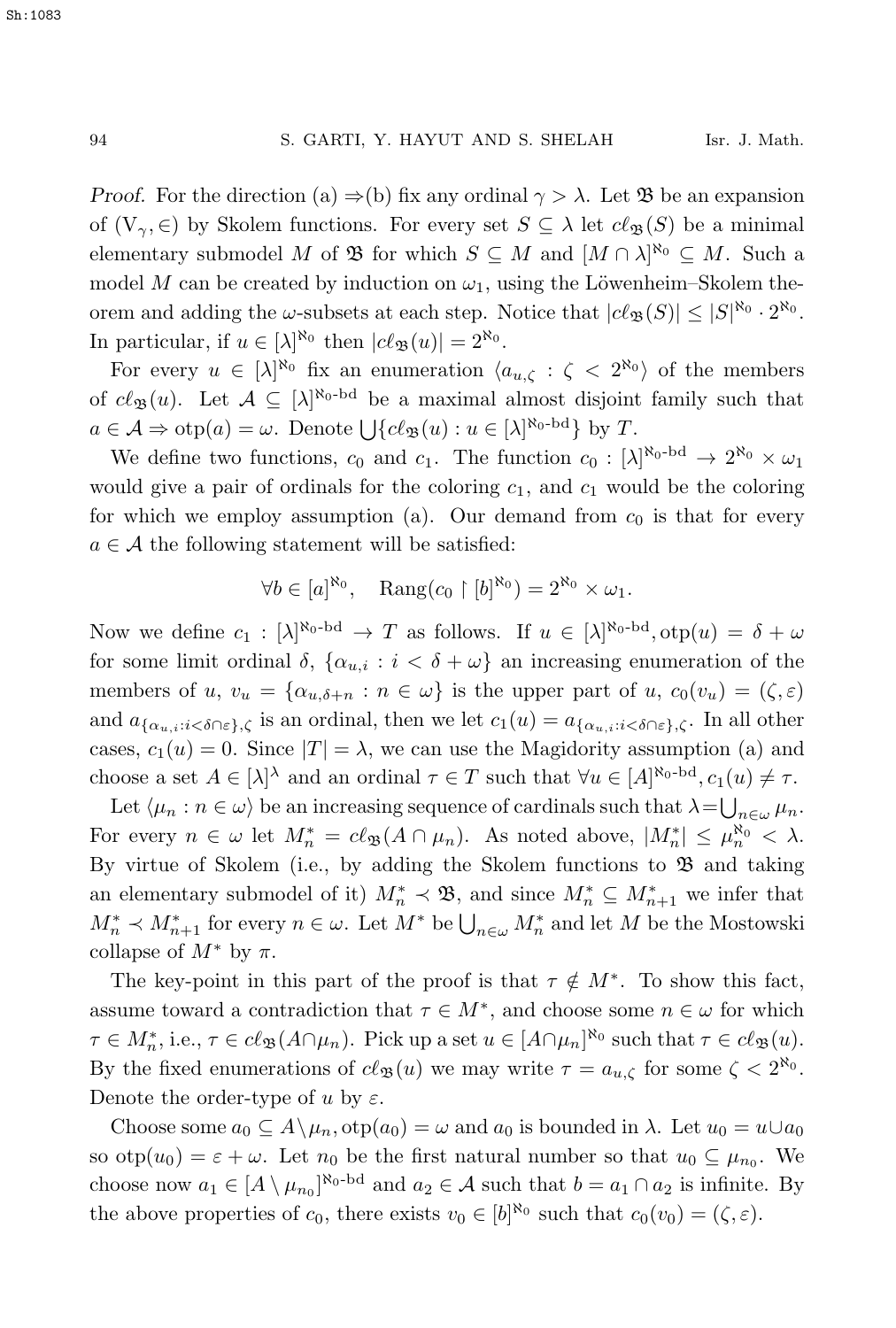Define  $u_1 = u_0 \cup v_0$  and observe that  $otp(u_1) = \varepsilon + \omega + \omega$ . Let  $\delta = \varepsilon + \omega$ , so  $\delta$  is a limit ordinal. We claim that  $c_1(u_1) = \tau$ , which contradicts the choice of  $\tau$ . Indeed, recall that  $otp(u_1) = \delta + \omega$  and  $\delta$  is the limit ordinal  $\varepsilon + \omega$ . By definition,  $c_1(u_1) = a_{\{\alpha_{u+1}:i\leq \delta \cap \varepsilon\},\zeta}$ , as  $c_0(\{\alpha_{u,\delta_n}:n\in\omega\}) = c_0(v_0) = (\zeta,\varepsilon).$ However,  $\{\alpha_{u_1,i} : i < \delta \cap \varepsilon\} = \{\alpha_{u_1,i} : i < \varepsilon\} = u$  and hence  $c_1(u_1) = a_{u,\zeta} = \tau$ , a contradiction.

Let j be the inverse  $\pi^{-1}$  of the Mostowski collapse. Notice that j is an elementary embedding from M into V<sub>γ</sub>. Observe also that  $j(\tau) \neq \tau$  since  $\tau \notin j^{\prime\prime}M$ , and hence j has a critical point below  $\lambda$  and  $j(\lambda) = \lambda$ . Let  $M_n$  be  $\pi(M_n^*)$  for every  $n \in \omega$ , and verify that all the requirements in (b) are satisfied.

As (b)⇒(c) trivially, we are left with  $(c) \Rightarrow (a)$ . Choose a quadruple  $(\gamma, M, \overline{M}, j)$ as alleged in (c), and assume toward a contradiction that  $\lambda \to [\lambda]_{\lambda}^{\aleph_0 - \text{bd}}$ . Let  $c : [\lambda]^{\aleph_0 - \mathrm{bd}} \to \lambda$  exemplify this fact. Notice that  $c \in V_\gamma$ , and since  $j''M \prec V_\gamma$ , we may assume without loss of generality that  $c \in \jmath^{\prime\prime} M$ .

Fix an ordinal  $\eta \in \lambda \setminus j''M$  (recall that  $\lambda \nsubseteq j''M$ ) and an increasing sequence of regular cardinals  $\langle \mu_n : n \in \omega \rangle$  which converges to  $\lambda$  and begins with  $\mu_0 = \aleph_0$ . By induction on  $n \in \omega$  we choose a pair  $(\ell_n, A_n)$  such that:

- ( $\aleph$ )  $m < n < \omega \Rightarrow \ell_m < \ell_n$ .
- ( $\Box$ )  $A_n \subseteq j''M_{\ell_n} \cap \mu_{\ell_n}$  and  $|A_n| = \mu_n$  for every  $n \in \omega$ .
- (**1**)  $m < n < \omega \Rightarrow A_n \cap \mu_{\ell_m} = \emptyset$ .

How do we choose them? For  $n = 0$  let  $\ell_0 = 0$  and

 $A_0 = \{p \in \omega : p \text{ is a prime number}\}.$ 

At the stage of  $n + 1$  we choose  $\ell > \ell_n$  such that  $|j''M \cap \mu_{\ell}| > \mu_{n+1}$  (such an  $\ell$  exists as  $|j''M \cap \lambda| = \lambda$ ). Recall that  $M = \bigcup_{n \in \omega} M_n$  so  $j''M = \bigcup_{n \in \omega} j''M_n$ , and choose  $\ell_{n+1} > \ell$  so that  $|j''M_{\ell_{n+1}} \cap \mu_{\ell_{n+1}}| > \mu_{n+1}$ . Consequently, there is a set  $A_{n+1} \subseteq \jmath'' M_{\ell_{n+1}} \cap \mu_{\ell_{n+1}}$  so that  $|A_{n+1}| = \mu_{n+1}$ . By chopping an initial segment of  $A_{n+1}$  we may assume that  $A_{n+1} \cap \mu_{\ell_n} = \emptyset$ , thus accomplishing the construction.

Set  $A = \bigcup_{n \in \omega} A_n$ , so  $A \in [\lambda]^\lambda$ . Let us show that  $\eta \notin c \restriction [A]^{\aleph_0 - \text{bd}}$ . Indeed, let  $u \subseteq A$  be any bounded set of size  $\aleph_0$ . By (I) above there is  $n_0 \in \omega$  such that  $u \subseteq \bigcup_{n \leq n_0} A_n$ . By assumption (c) of our theorem there is  $n_1 \in \omega$  such that  $u \in j''M_{n_1}$ , and hence  $u \in j''M$ . However,  $c \in j''M$  as well and hence  $c(u) \in \jmath^{\prime\prime}M$  so  $\eta \neq c(u)$  by the choice of  $\eta$ , a contradiction to the defining property of the coloring  $c$ .  $\blacksquare$ <sub>1.2</sub>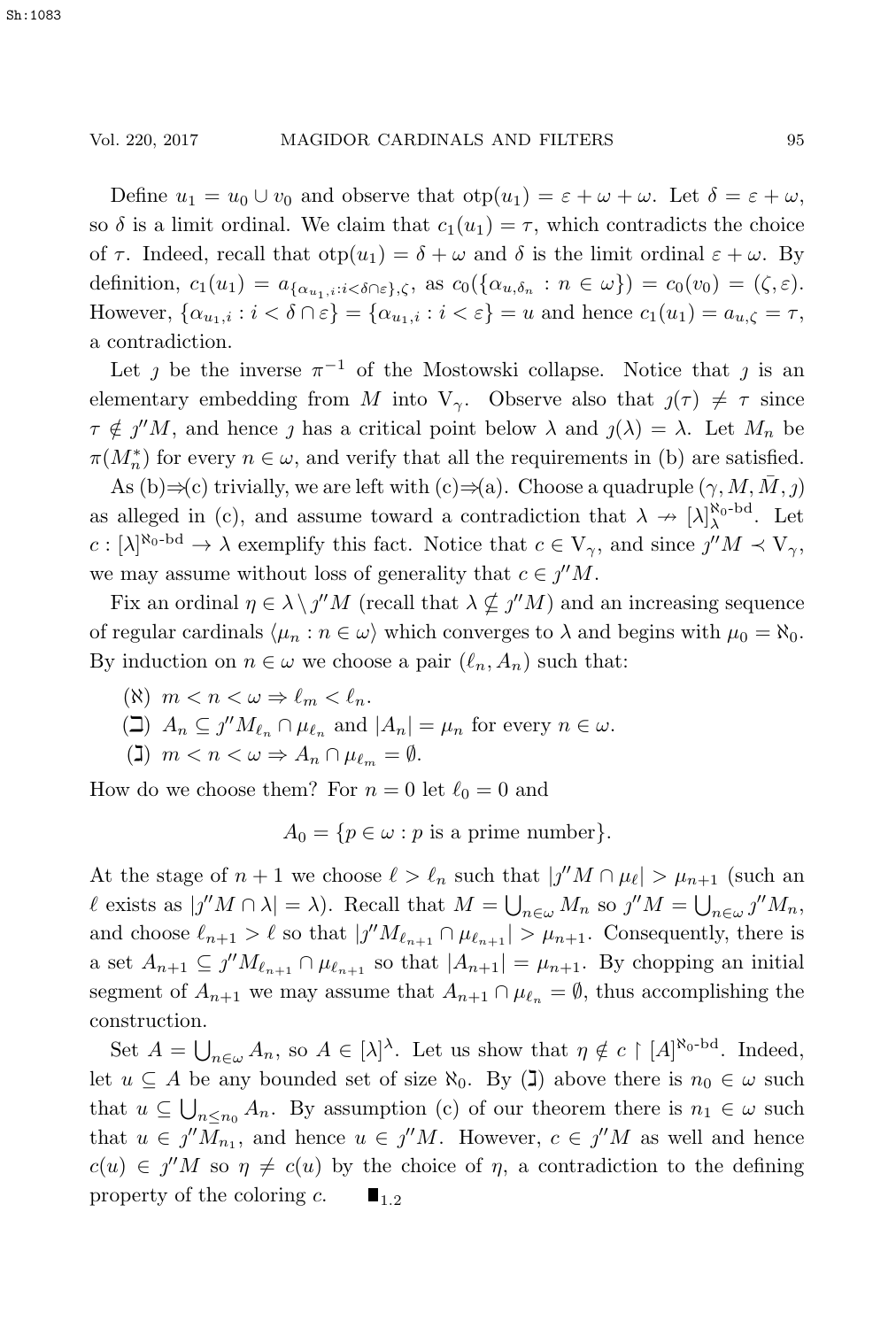*Remark 1.3:* In the above theorem, one can show that for every  $\delta < \lambda$  and every large enough  $n \in \omega$  we have  $[M_n \cap \delta]^{R_0} \subseteq M_n$ . Moreover, a similar statement for unbounded  $\omega$ -sequences of  $M_n$  follows from the above proof. The omitted colors in the proof come from bounded  $\omega$ -sequences which are contained in M but in none of the  $M_n$ 's.  $\blacksquare_{1,3}$ 

The proof is suggestive in another direction. Usually, given a large enough cardinal we are confronted with the opposite situation in which the domain of the embedding is V (or some portion  $V_{\gamma}$  of it) and the range is some transitive model  $M$ . The more we require from  $M$ , the larger our cardinal is. In particular, one can step up in the chart of large cardinals by asking for strong closure properties from the M side. The same holds in our characterization, but we have a glass ceiling. Recall that in ZFC there are no  $\omega$ -Jónsson cardinals, by [7].

CLAIM 1.4 ( $\omega$ -Jónsson cardinals): Assume  $\lambda$  *is an infinite cardinal. There is no triple*  $(\gamma, M, \gamma)$  *such that:* 

- (a)  $\gamma > \lambda + 1$ .
- (b)  $M \subseteq V$  *is a transitive set.*
- (c)  $j : M \to V_\gamma$  *is an elementary embedding.*
- (d)  $\lambda + 1 \subseteq M$  *but*  $\lambda \nsubseteq \gamma^{\prime\prime}M$ .
- (e) crit( $j$ ) <  $\lambda = j(\lambda)$ *.*
- (f)  $[M \cap \lambda]^{\aleph_0} \subseteq M$ .

*Proof.* By [3],  $\lambda$  is not  $\omega$ -Jónsson in V, so also not in M by elementarity. Choose a function  $c : [\lambda]^\omega \to \lambda$  which exemplifies this fact. Without loss of generality,  $c \in \jmath''M$ . We indicate that one may choose (by elementarity)  $d \in M$  which exemplifies this property of  $\lambda$  in M, and then define  $c = \iint d\xi$  =  $\iint M$ .

By our assumptions  $\lambda \nsubseteq \gamma^{\prime\prime}M$ , so we can choose an ordinal  $\eta \in \lambda \setminus \gamma^{\prime\prime}M$ . Let A be the set  $j''M \cap \lambda$ , so  $A \in [\lambda]^{\lambda}$ . Let  $u \in [A]^{\aleph_0}$  be any set. Since  $u \nsubseteq A = \gamma'' M \cap \lambda$  we infer that  $u \in \gamma'' M$ . Indeed, enumerate the members of u by  $\{u_n : n \in \omega\}$ . Since

$$
u\subseteq j''M
$$

we can choose  $v_n \in M$  for every  $n \in \omega$  so that  $\forall n \in \omega, j(v_n) = u_n$ . Let

$$
v = \{v_n : n \in \omega\},\
$$

and notice that  $j(v) = u$ . However,  $v \in M$  by assumption (f), so  $u \in j^{\prime\prime}M$  and hence  $c(u) \in \jmath^{\prime\prime} M$ . Consequently,  $\eta \neq c(u)$  for every such u, a contradiction.  $\blacksquare_{1,4}$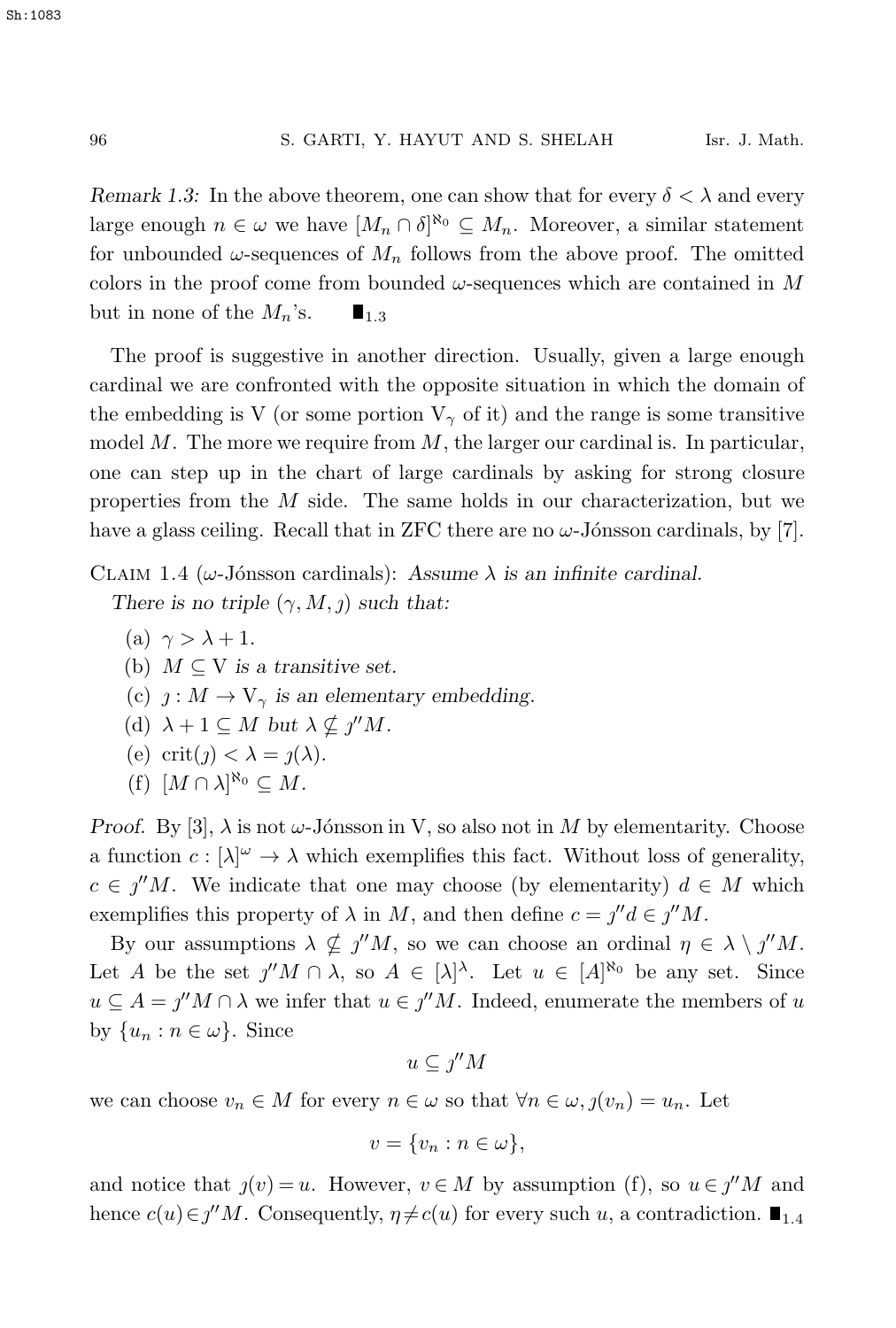## **2. Magidor filters**

For proving the main theorem, we need some additional facts. Recall that a filter F over  $\lambda$  is not  $(\omega, \theta)$ -regular iff for every  $A \subseteq F$ ,  $|A| = \theta$  one can find  $B \subseteq A, |B| = \aleph_0$  such that  $\bigcap \{x : x \in B\}$  is not empty. Jónsson filters (and hence Magidor filters) possess some degree of irregularity. The proof of the following lemma is derived from the ideas of Prikry, [8].

LEMMA 2.1: Let F be a Magidor filter over  $\lambda$ . Then F is not  $(\omega, \theta)$ -regular for *some*  $\theta = \text{cf}(\theta) < \lambda$ *. Actually,*  $\alpha_M(F)$  *can serve as*  $\theta$ *.* 

*Proof.* If  $F$  is a Magidor filter then, in particular,  $F$  is a Jónsson filter. One has to convert colorings of  $\omega$ -bounded subsets into coloring of finite subsets (this is done, e.g., in [4] with respect to being a Magidor cardinal). By Lemma 1.40 in [8] it follows that F is not  $(\omega, \theta)$ -regular for some  $\theta = \text{cf}(\theta) < \lambda$  (see also Tryba,  $[11]$ ).  $\blacksquare_{2.1}$ 

*Remark 2.2:* Actually, one can prove stronger irregularity properties for Jónsson and Magidor filters. The proof can be extracted from [8]. Irregularity gives some kind of reflection, to be used in the main theorem.  $\blacksquare$ <sub>2.2</sub>

If  $\lambda$  carries a Magidor filter F, then  $\lambda$  is a Magidor cardinal (by definition, rememeber that  $F$  is uniform), and hence satisfies Theorem 1.2. The following lemma shows that one may assume that  $j''\lambda$  belongs to the filter.

LEMMA 2.3: Assume G is a Magidor filter over  $\lambda$ . Then there exists an ele*mentary embedding*  $j : M \to V_{\lambda+\omega}$  *such that*  $\text{crit}(j) < \lambda = j(\lambda)$  *and*  $j''\lambda \in G$ *.* 

*Proof.* Let G be a Magidor filter over  $\lambda$ . Let N be an elementary submodel of  $V_{\lambda+\omega}$  of size  $\lambda$ , so that  $\lambda+1\subseteq N$ . Fix a well ordering of  $V_{\lambda+\omega}$  in N. Being a Magidor cardinal,  $\left[\lambda\right]^{\aleph_0 - bd} = \lambda$ . Enumerate all the  $\aleph_0$ -bounded subsets of  $\lambda$ by  $\{t_i : i < \lambda\}$  in such a way that if  $\sup(t_i) \leq \alpha$  then  $i < |\alpha|^{\aleph_0}$ . Denote the map  $t_i \mapsto i$  by t.

Let  $\langle f_n : n \in \omega \rangle$  be a set of Skolem functions for  $(V_{\lambda+\omega}, \in, t)$ . We clump these functions into one single function  $g: [\lambda]^{\aleph_0 - \mathrm{bd}} \to \mathrm{V}_{\lambda+\omega}$ , and then we define  $h : [\lambda]^{R_0-bd} \to \lambda$  by  $h(s) = g(s)$  if  $g(s) \in \lambda$  and  $h(s) = 0$  otherwise. By the Magidority of G there exists  $A \in G$  for which  $h''[A]^{\aleph_0 - \text{bd}} \neq \lambda$ . Notice, however, that  $A \subseteq h''[A]^{\aleph_0-\mathrm{bd}}$  since the identity is one of our Skolem functions.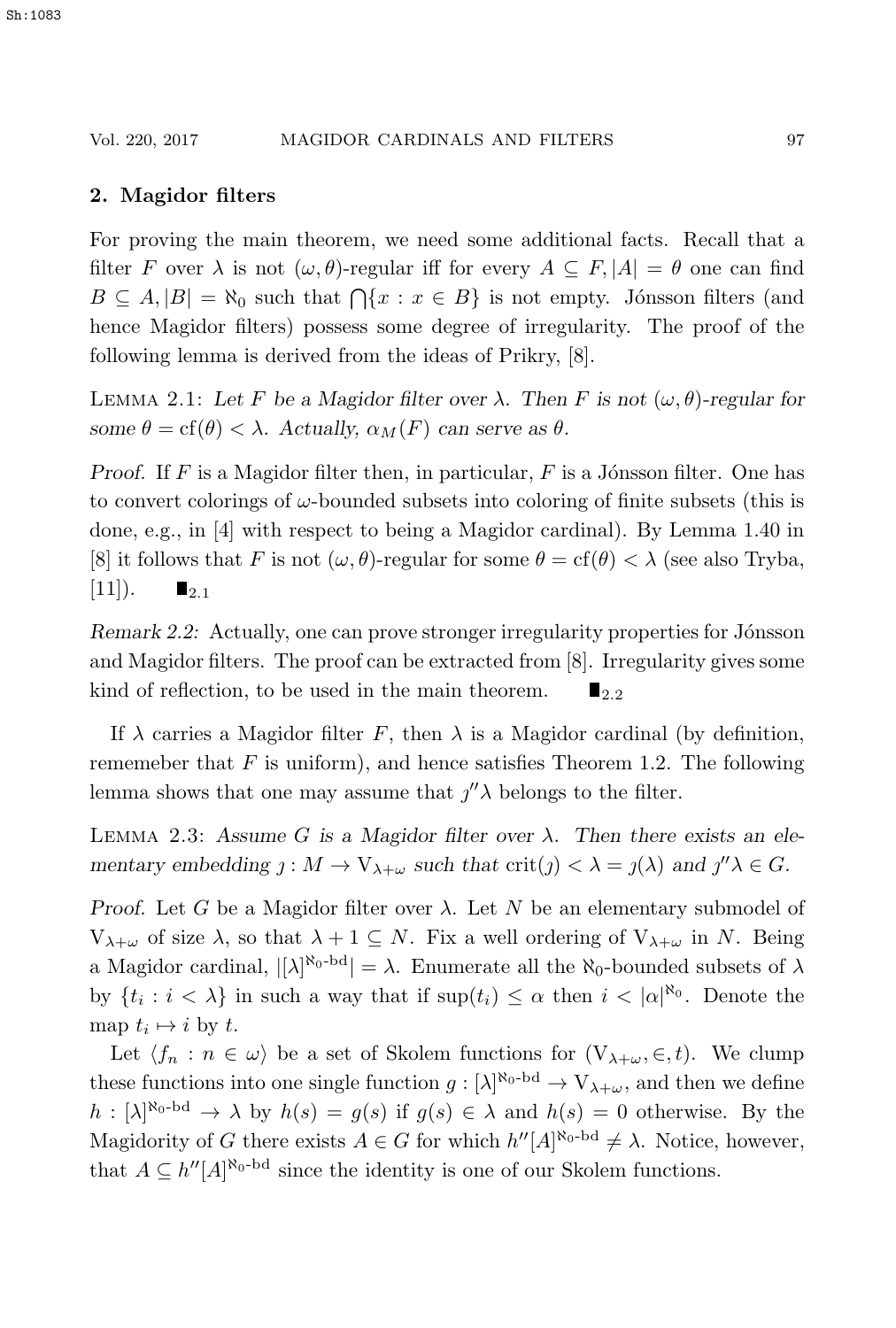Let  $M' = g''[A]^{\aleph_0 - bd}$ , so  $M' \prec N \prec V_{\lambda + \omega}$  and  $A \subseteq M'$ . Let M be the Mostowski collapse of M' and let  $j : M \to M'$  be the inverse of the collapse. It follows that  $j''\lambda = M' \cap \lambda \supseteq A$  and hence  $j''\lambda \in G$ , so we are done.  $\blacksquare_{2.3}$ 

We can state now our main result. The proof is modelled after Tryba, [11], who showed that there are many Jónsson cardinals below the first cardinal which carries a Jónsson filter. Our plan is to prove that there would be many  $\omega$ -Jónsson cardinals below the first cardinal which carries a Magidor filter, and this is impossible under the axiom of choice.

However, one key-feature in the proof of Tryba fails when moving to Magidority. The main idea of Tryba is to project a Jónsson filter with some function  $g: \lambda \to \lambda$ , and Jónssonicity is preserved under taking the preimage of any such function. But the projection of a Magidor filter with a function that keeps its uniformity need not be a Magidor filter. The subtle point is that  $\aleph_0$ -bounded subsets may transfer into unbounded subsets of size  $\aleph_0$ . In order to cope with this problem, we impose another requirement on the projecting function. It turns out that we can define a suitable function which keeps Magidority.

Theorem 2.4 (The main theorem): *Assuming the axiom of choice, there are no Magidor filters.*

*Proof.* Assume toward a contradiction that F is a Magidor filter over  $\lambda$ . We may assume that F is an ultrafilter, as any ultrafilter extending  $F$  is a Magidor filter as well. By virtue of Lemma 2.1, choose a regular  $\theta < \lambda$  such that F is not  $(\omega, \theta)$ -regular.

We shall prove that there is a function  $g : \lambda \to \lambda$  such that  $|g^{-1}(\{\gamma\})| < \theta$  for every  $\gamma < \lambda$  (we say that g is almost one-to-one), g is monotonic and unbounded, and g is  $\leq_F$ -minimal with respect to these properties. We call g the projecting function, and we shall use it in order to create a Magidor filter with a kind of weak normality.

Assume, towards a contradiction, that no such  $g$  exists. We construct a sequence of functions  $\langle f_\varepsilon : \varepsilon < \theta \rangle$ , each of which is a function from  $\lambda$  into  $\lambda$ , with the following properties:

- (a)  $|f_{\varepsilon}^{-1}(\{\gamma\})| < \theta$  for any  $\gamma < \lambda$  and every  $\varepsilon < \theta$ .
- (b)  $f_{\varepsilon}$  is monotonic and unbounded in  $\lambda$  for every  $\varepsilon < \theta$ .
- (c)  $\varepsilon < \zeta \Rightarrow f_{\zeta} <_F f_{\varepsilon}$ .
- (d)  $\varepsilon < \zeta \Rightarrow f_{\zeta} \leq f_{\varepsilon}$ .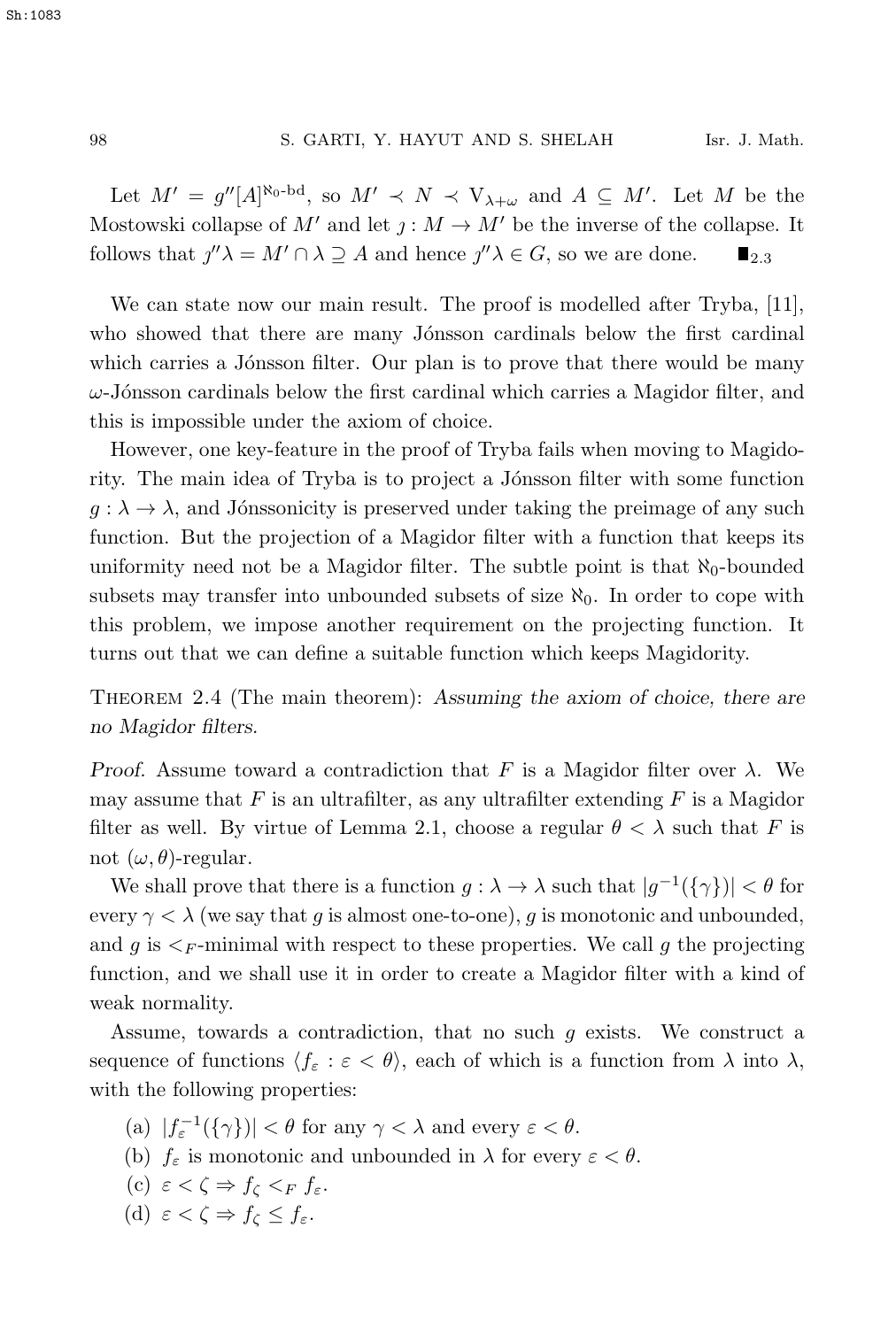The construction starts from the identity function on  $\lambda$  as  $f_0$ . Clearly, all the requirements are satisfied. In the successor stage  $\varepsilon + 1$  we employ the assumption toward a contradiction, which means that  $f_{\varepsilon}$  does not satisfy the above-mentioned properties in order to choose some  $h \leq_F f_{\varepsilon}$  which is almost one-to-one, monotonic and unbounded. We set  $f_{\varepsilon+1} = \min(h, f_{\varepsilon})$ . At limit stages we let  $f_{\varepsilon}(\alpha) = \min\{f_{\beta}(\alpha) : \beta < \varepsilon\}$  for every  $\alpha < \lambda$ . Notice that monotonicity is still preserved.

By (b), let  $A_{\varepsilon} = {\alpha < \lambda : f_{\varepsilon+1}(\alpha) < f_{\varepsilon}(\alpha)}$  for every  $\varepsilon < \theta$ . The collection  $\mathcal{A} = \{A_{\varepsilon} : \varepsilon < \theta\}$  is a subcollection of F. Keep in mind that F is not  $(\omega, \theta)$ regular, and choose  $\mathcal{B} \subseteq \mathcal{A}, |\mathcal{B}| = \aleph_0$  so that the intersection of the members of  $\beta$  is not empty. By choosing any ordinal  $\gamma$  in this intersection, we have an infinite decreasing sequence of ordinals (think of  $f_{\varepsilon}(\gamma)$  for each member of  $\mathcal{B}$ ), a contradiction.

We use the function g in order to project the ultrafilter  $F$  and get a new filter G over  $\lambda$  as follows:

$$
G = \{ x \subseteq \lambda : g^{-1}[x] \in F \}.
$$

The fact that G is an ultrafilter is immediate. The fact that  $|g^{-1}(\{\gamma\})| < \theta$  for every  $\gamma < \lambda$  ensures that G is uniform, as if  $|x| < \lambda$  then  $|g^{-1}[x]| < |x| \cdot \theta < \lambda$ , and hence  $g^{-1}[x] \notin F$ . It follows that G contains all the end-segments of  $\lambda$ .

We proceed to show that G is Magidor. Let  $\delta < \lambda$  be large enough, and assume  $f : [\lambda]^{\aleph_0 - \mathrm{bd}} \to \delta$ . We define another coloring  $h : [\lambda]^{\aleph_0 - \mathrm{bd}} \to \delta$  by  $h(t) = f(g''t)$ . Choose an element  $y \in F$  so that  $h''[y]^{\aleph_0 - \text{bd}} \neq \delta$ . Let  $x = g''y$ , so  $y \n\t\subseteq g^{-1}[x]$  and hence  $g^{-1}[x] \in F$  and  $x \in G$ . Fix an ordinal  $\gamma \in \delta - h''[y]^{\aleph_0 - \mathbf{bd}}$ . We claim that  $\gamma \notin f''[x]^{\aleph_0-\text{bd}}$ , thus proving that G is a Magidor filter.

Toward a contradiction assume that  $\gamma = f(t)$  for some  $t = \{t_n : n \in \omega\} \in [x]^{\aleph_0 - \text{bd}}$ . For every  $n \in \omega$  choose  $s_n \in y$  such that  $g(s_n) = t_n$ . Notice that

$$
s = \{s_n : n \in \omega\}
$$

is bounded in  $\lambda$ , so  $s \in [y]^{\aleph_0 - bd}$ . Indeed, t is bounded in  $\lambda$  so one can choose an ordinal  $\tau \in (\text{sup}(t), \lambda) \cap x$ . Let  $\sigma = g^{-1}(\tau) < \lambda$  and observe that  $s \subseteq \sigma$  and hence bounded in  $\lambda$ . However,  $h(s) = f(g''s) = f(t) = \gamma$ , a contradiction.

The last property of G that we need is a very weak version of normality. We shall prove the following general fact: if  $h : \lambda \to \lambda$  is a monotonically increasing and regressive function on a set  $x \in G$ , then  $|h^{-1}(\{\gamma\})| \ge \theta$  for some  $\gamma < \lambda$ . Indeed, since h and g are monotonically increasing, h∘g is monotonically increasing as well. Set  $y = g^{-1}[x] \in F$ , and notice that  $\beta \in y \Rightarrow h(g(\beta)) < g(\beta)$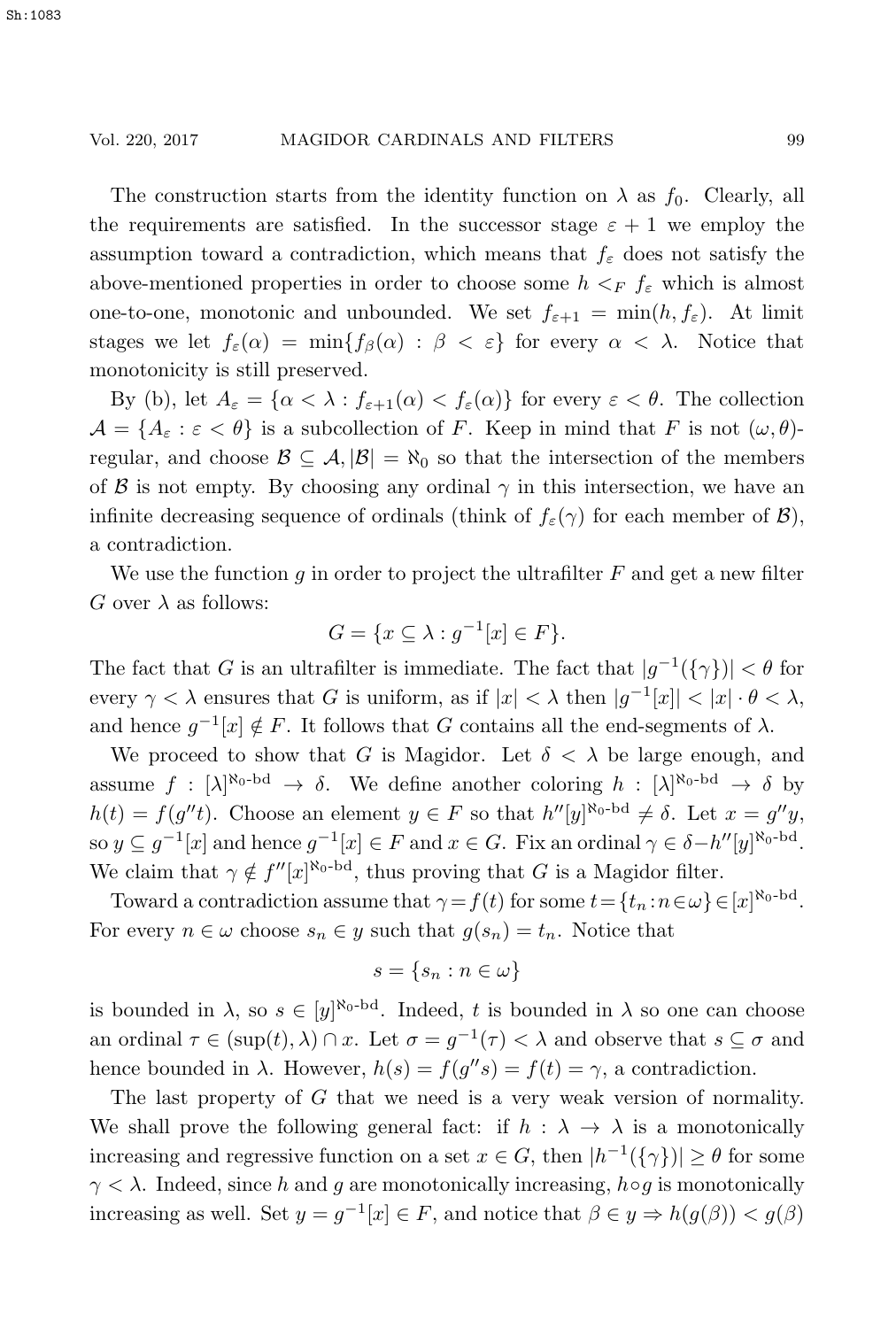as  $g(\beta) \in \mathcal{X}$ . Hence,  $h \circ g \leq_F g$  and by the choice of g there is an ordinal  $\gamma < \lambda$ for which  $|(h \circ g)^{-1}(\{\gamma\})| \ge \theta$ . However,  $(h \circ g)^{-1}(\{\gamma\}) = g^{-1}(h^{-1}(\{\gamma\}))$ , so  $h^{-1}$  must be of size at least  $\theta$  for some ordinal since  $\theta = cf(\theta)$ . It follows, in particular, that  $q$  is not regressive on a set from  $G$ .

By Lemma 2.3 we choose an elementary embedding  $j : M \to V_{\lambda+\omega}$  such that crit(j)  $\langle \lambda = j(\lambda) \rangle$  and  $j''\lambda \in G$ . Let  $A \in G$  be the generating set of the models  $M_n^*$  from the proof of Theorem 1.2. We may assume that  $A \subseteq \jmath''\lambda$ , by intersecting A with  $j''\lambda$  (recall that both sets are elements of G). We define a function  $f : A \to \lambda$  by  $f(\alpha) = \text{otp}(A \cap \alpha)$ . Observe that f is monotonically increasing, unbounded in  $\lambda$ , one-to-one and regressive over the set

$$
A' = \{ \alpha \in A : \text{otp}(A \cap \alpha) < \alpha \}.
$$

Consequently,  $A' \notin G$  and hence  $A \setminus A' \in G$ .

Choose an ordinal  $\alpha \in A \setminus A'$  so that  $\text{crit}(j) < |\alpha| \leq \alpha$ . Choose a large enough  $n \in \omega$  for which  $\alpha < \mu_n < \lambda$ . Let  $\pi_n : M_n^* \to M_n$  be the Mostowski collapse, and let  $j_n = \pi_n^{-1}$ . Notice that  $\text{crit}(j_n) \leq \text{crit}(j) < |\alpha|$  and  $j_n(\alpha) = \alpha$ as  $otp(A \cap \alpha) = \alpha$ . It follows that  $\eta_n(|\alpha|) = |\alpha|$  as well. A focal point here is that  $\mathfrak{z}_n(|\alpha|^{M_n}) = |\alpha|^V$  (by the fact that  $\mathfrak{z}_n$  is increasing).

To sum up, we have an elementary embedding  $j_n$  from a transitive set  $M_n$ into  $V_{\gamma}$  such that  $\text{crit}(j_n) < |\alpha|$  and  $j_n(|\alpha|) = |\alpha|$ . Since  $|\alpha| < \mu_n$  we may assume that  $(M_n \cap |\alpha|)^{\aleph_0} \subseteq M_n$ ; see Remark 1.3. But this contradicts Claim 1.4, so we are done.  $\blacksquare$ 

The above proof is illuminating in the following sense. Magidor cardinals are strongly connected with rank-into-rank embeddings. In fact, I1 and I2 are Magidor cardinals. These axioms are located on the verge of inconsistency. The additional feature, of having a filter which keeps the Magidority, traverses the border into inconsistency.

Actually, the existence of an  $\omega$ -Jónsson cardinal is inconsistent with ZFC, and by the above proof the existence of a Magidor filter is another step. It yields an unbounded set which consists of  $\omega$ -Jónsson cardinals. This fact gives an insight into the profound difference between Jónsson cardinals and Magidor cardinals. For Jónsson cardinals, the filterhood is a strengthening of the consistency strength but it remains in the realm of consistency (every measurable cardinal carries a Jónsson filter). For Magidor cardinals, the filterhood sends us into inconsistency.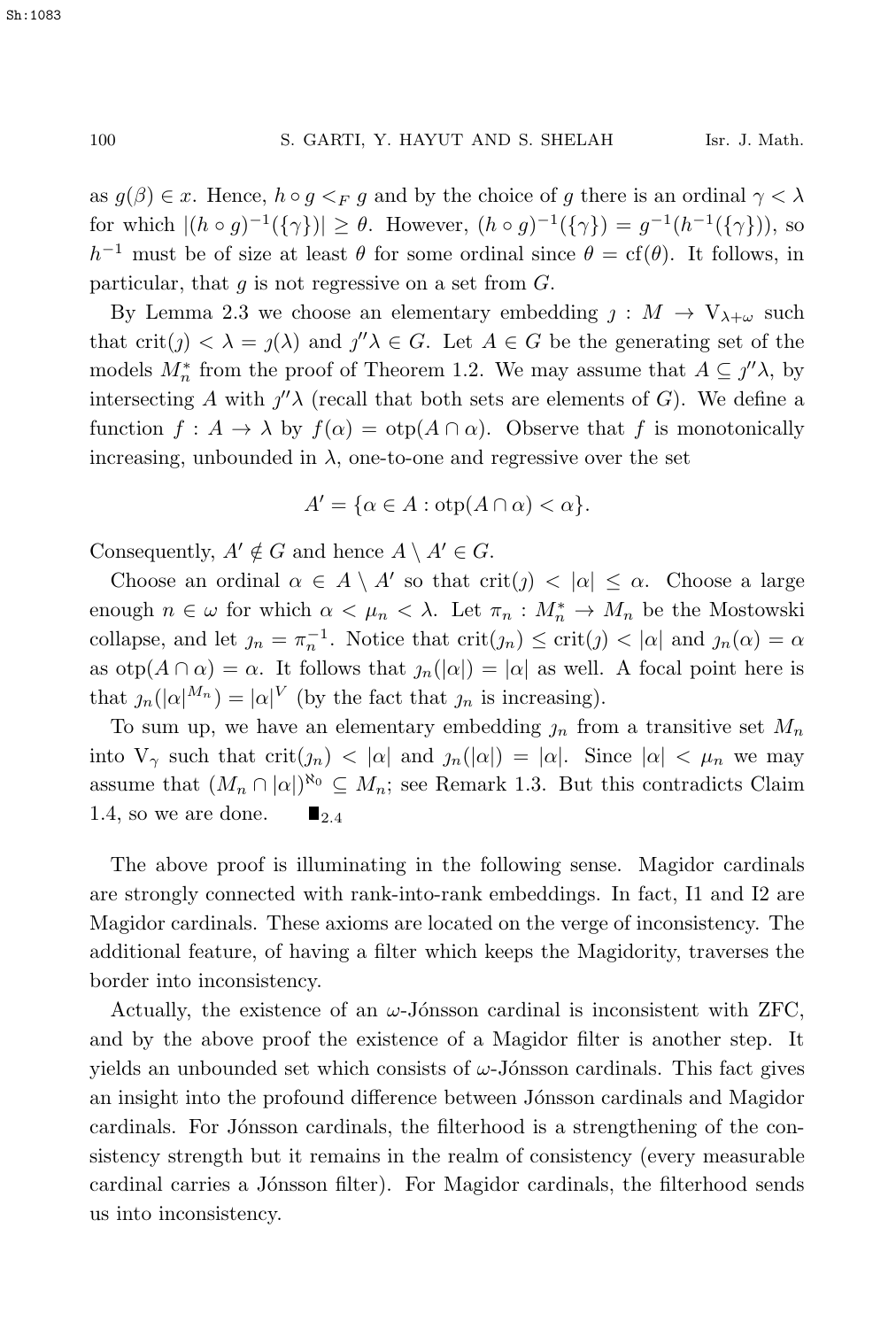There is another issue to be mentioned in this context. The results in this paper are proved in the frame of ZFC. Without the axiom of choice, the existence of a Magidor filter is possible. Indeed, under AD the measurable ultrafilter over  $\aleph_1$  is a Magidor filter. We may conclude that Magidor filters can serve as a natural large cardinals axiom above  $\omega$ -Jónsson cardinals. We emphasize, however, that the proof of the main theorem employs the axiom of choice, and we do not know what is the relationship between Magidor cardinals and  $\omega$ -Jónsson cardinals without AC. Actually, it is not clear whether there exists a Magidor filter over a singular cardinal under weak versions of choice or even in ZF.

Anyhow, the ZFC proof casts Magidor filters as a germane step above  $\omega$ -Jónssonicity. Recall that every normal measure over a measurable cardinal contains a measure-one set of Ramsey cardinals, some normal measure over a supercompact cardinal contains a measure-one set of measurable cardinals, and a Magidor filter (if such existed) would imply the existence of an unbounded set of  $\omega$ -Jónsson cardinals and a measure-one set of ordinals which satisfy the defining property of  $\omega$ -Jónssonicity.

The following figure demonstrates this idea:



We display a fragment of the chart of large cardinals in two rows. The second row begins with  $\omega$ -Jónssonicity, known to be inconsistent with ZFC but possible under ZF. The first row reaches up to the point of ZFC-inconsistency, beginning with Jónsson cardinals. The consistency strength of Jónsson filters is strictly above the consistency strength of Jónsson cardinals. For instance, in the canonical model  $L[U]$  of Kunen in [6], there is only one measurable cardinal, and a measure-one set of Jónsson cardinals in the unique normal measure. However, only the measurable cardinal carries a Jónsson filter in  $L[U]$ . Actually, the consistency strength of a Jónsson filter over a regular cardinal is measurability (see [2]), so in  $L[U]$  we have but one such cardinal.